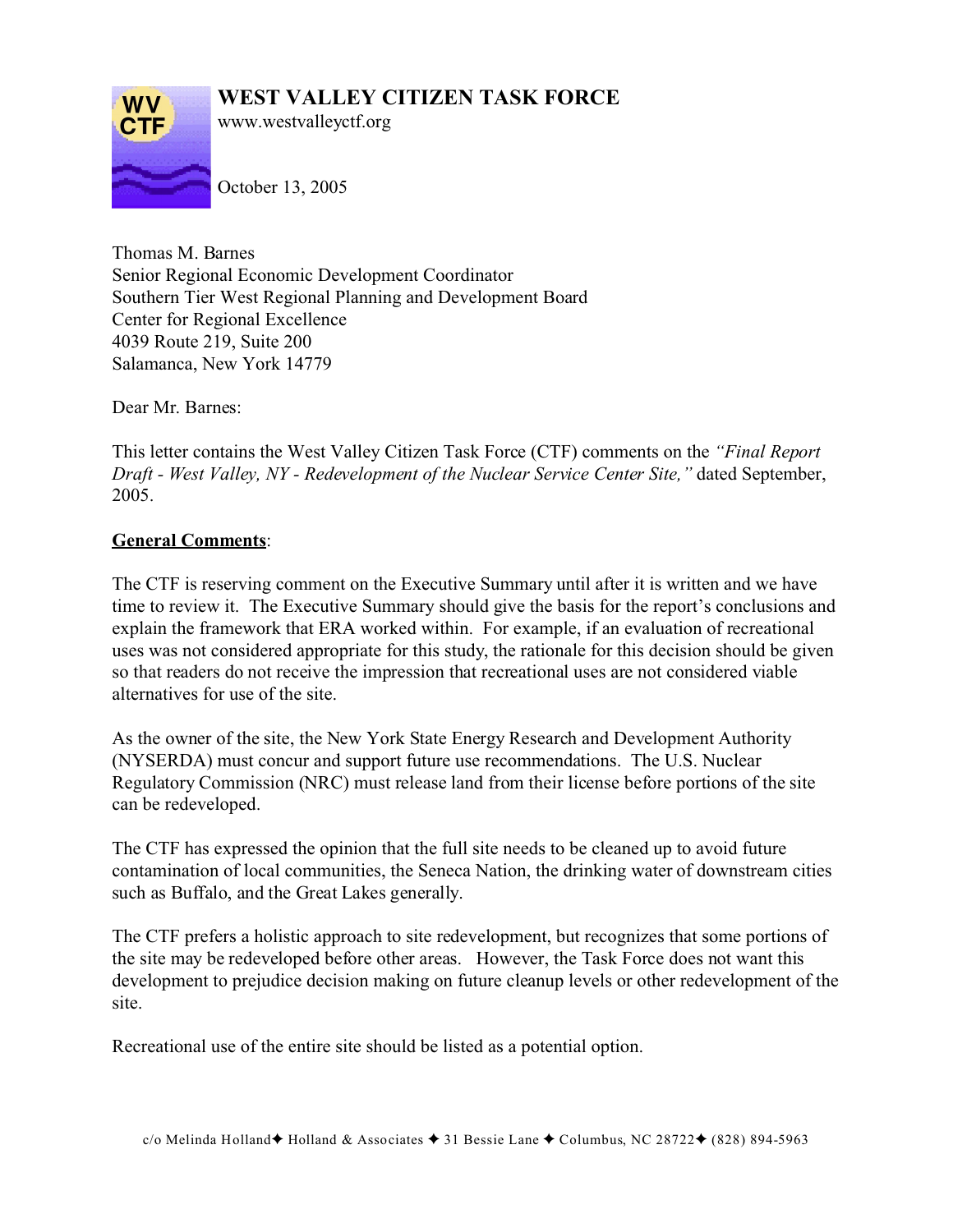The Task Force is concerned that certain recommended reuses could preclude other future uses. The proposed anthrax decontamination technology and the munitions materials reprocessing reuses raise concerns for some CTF members. The CTF members could not reach consensus on appropriate site reuses at this time.

## **Specific Comments:**

Page 7, Section 1.1, Introduction - The report says incorrectly that WVDP "is in the process of phasing out " both vitrification and site clean-up activities. Vitrification is done, but much remains to be done on clean-up. The decision on degree of clean-up will be based on the Environmental Impact Statement (EIS) Process.

Page 7, Section 1.2, Goals and Objectives (last bullet) - Add the underlined language (and delete the strikeout terms) in the following sentence:

"Some of those responding indicated that this reality check must take into account the constraints of contamination and perceived contamination in the core area, and that the reuse in the near future must be cognizant of these existing contamination."

Page 9, Section 1.3, Site Description (Figure 1) - The Western New York Nuclear Service Center (WNYNSC) is misplaced (too far East) and the map needs to include Buttermilk Creek along with other creeks that are shown. The map should include relevant communities like Springville and West Valley and should exclude less relevant place names like Elma, Billington Heights, and Angola-on-the-Lake.

Page 9, Section 1.3, Site Description (Figure 1) - The WNYNSC is much closer to the creek and Route 219 than shown. Map should show at least the large communities downstream, beginning with Springville and including Gowanda, the Seneca Nation territory as well as Hamburg and lakeside communities other than Buffalo.

Page 10, Section 1.3, Site Description (last paragraph) - It is incorrect to say that the EIS prepared under the 1988 Notice of Intent "will revise the 1996 Draft Environmental Impact Statement." These are both part of the same EIS.

Page 12, Section 1.5, West Valley Demonstration Project Existing Facilities - The statement that: "DOE will leave in place facilities that can be cleaned if the reuse plan requests this" should be clarified.

Pages 12-13, Section 1.5, West Valley Demonstration Project Existing Facilities - The report fails to mention (but should) the two water reservoirs located on the WNYNSC. These are an important part of the facility and its utility infrastructure.

Page 13-14, Section 1.7, Community Involvement - Change the date in the sentence "Since 1997 1998, the Task Force has met regularly ..."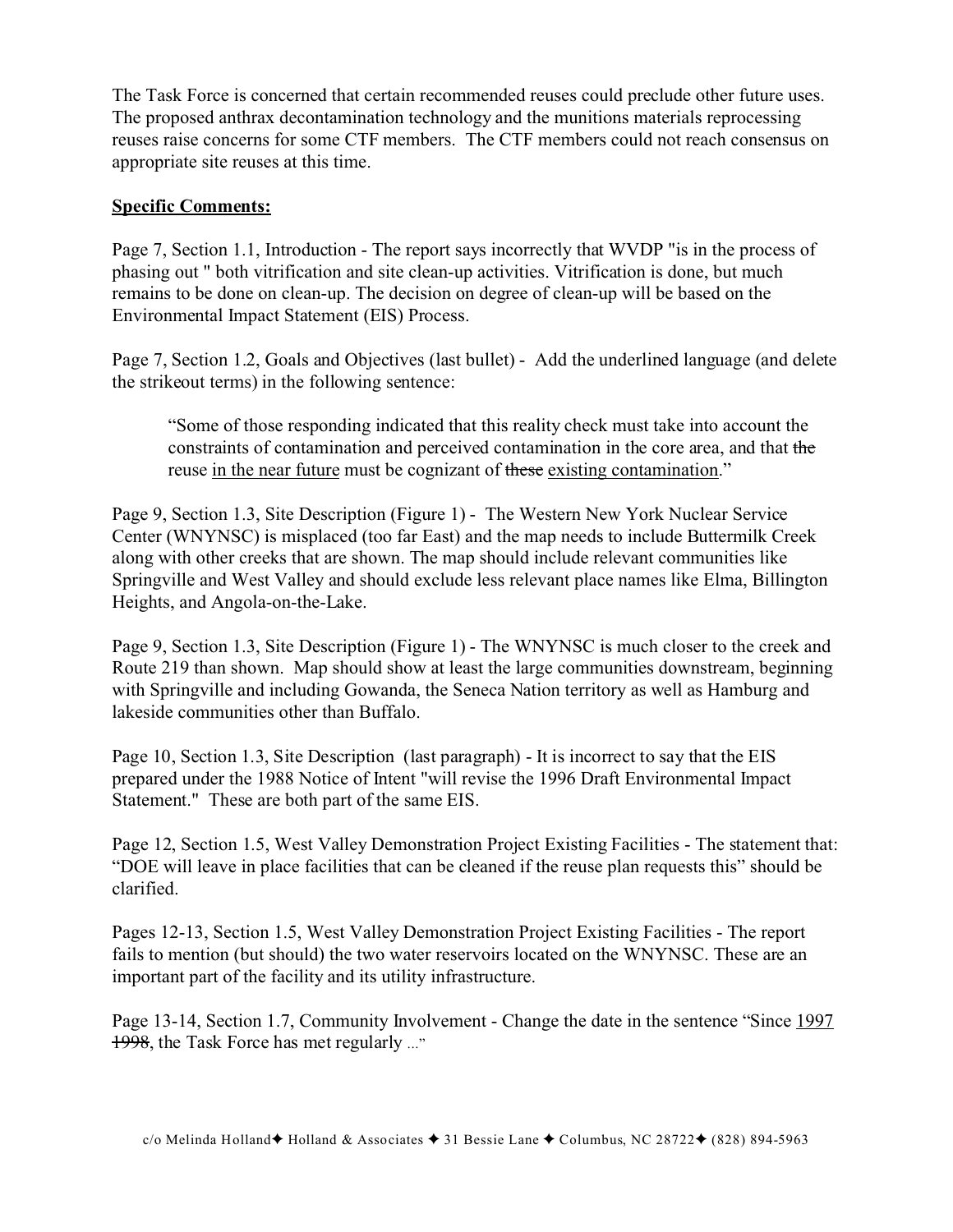Page 43, Section 3, Business and Economic Climate - This section needs to reflect a better geographic balance among Cattaraugus, Erie, Wyoming, Chautauqua, and Allegany Counties. The WNYNSC is located in Erie and Cattaraugus counties and most of its employees reside there. However, Chautauqua, Allegany, and Wyoming counties also are impacted and should be included.

Page 44, Section 3.2.1, Accessibility - The report fails to mention (but should) the major airport that serves the WNYNSC: the Buffalo Niagara International Airport.

Page 51, Section 3.2.2, Economic Development (Ashford Business and Education Park Site Characteristics) - In regards to the Ashford Office Complex, the report states that "the Department of Energy abandoned the original building..." This is outdated information.

Page 57, Section 3.4, Labor/Site Personnel Resources - The reports states that "the workforce of 473 employees at the end of 2004 is expected to be reduced by 100-150 during 2005." This is outdated information.

Page 63, Section 3.6, State Business Tax Climate (Table 25) - The state of Rhode Island should be spelled with a "H".

Page 63, Section 3.7, Tourism - ERA's belief that tourism cannot and should not be part of the redevelopment strategy for the WVDP is inappropriate and unfounded. The report's authors should not be prejudiced against the full clean-up of this land.

Page 64, Section 4, Site Issues (first bullet) - The report should not say that the "State and federal objectives are to clean and seal the contamination." The statement about sealing contamination is either inaccurate or needs to cite specific written sources for these so-called state and federal objectives. The decision on degree of clean-up will be based on the EIS. The CTF has expressed the opinion that the full site needs to be cleaned up to avoid future contamination of local communities, the Seneca Nation territory, the drinking water of downstream cities such as Buffalo, and the Great Lakes generally.

Page 64, Section 4, Site Issues (first bullet) - The reports states "there is virtually no interest in or prospects for a future reuse of the core processing area." One would think there would at least be "interest" if not perceived "prospects." Even though we have had many indications that authorities expect the tanks to remain and the plant to be rubblized and sealed in place, the CTF has never agreed to the idea to seal anything in place. The Task Force is waiting for the EIS and understanding the real costs of leaving the waste in the ground for many thousands of years before any long-term decision can be made.

Page 64, Section 4, Site Issues (fourth bullet) - When people choose resort areas they may be looking for recreational activities, such as skiing or a waterpark (indoor or out), but they may also want proximity to other vacation destinations. People who rent condos count a beautiful view of the hills and valleys as a real plus in choosing a site for a vacation.